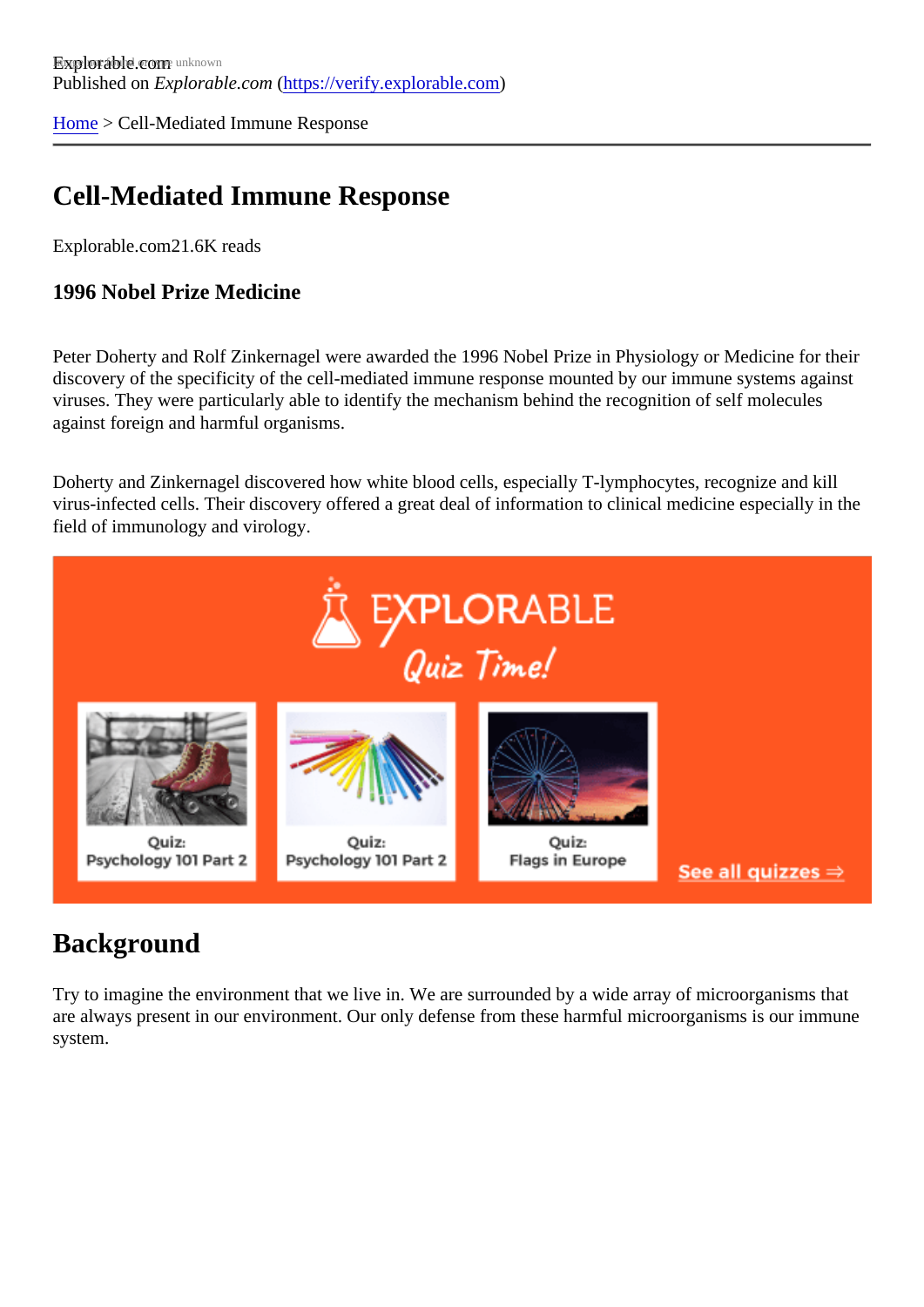Our immune system is basically composed of various interdependent cells that act to protect our body from parasitic, bacterial, viral and fungal infections. Their main purpose is to eliminate foreign and harmful microorganisms along with infected cells and keep all self-molecules safe from infection. To be able to perform this task, the immune system must be able to detect, recognize and differentiate molecules from the harmful microorganism from normal self molecules. The immune system cannot simply destroy everything in its path regardless of the nature of the target cells and tissues.

Lymphocytes are one of the primary components of our immune defense. There are two types of lymphocytes, the B-cells and the T-cells. B-cells are responsible for our humoral immune response while Tcells are responsible for out cell-mediated immune response. B-cells were already widely understood during the 1970's. Scientists have already discerned how antibodies work against foreign bodies such as bacteria. The less understood topic during that time was cell-mediated immune response and how cellular immune effectors recognize and kill virus-infected cells without harming normal healthy cells.

#### **The Winners**

Peter Doherty was born on the 15th of October 1940 in Brisbane, Queensland. He attended the Indooroopilly State High School. He earned his BVSc (Bachelor in Veterinary Science) in 1962 from the University of Queensland. He also received his MVSc master's degree in veterinary science in 1966 from the same university. He then attended University of Edinburgh in Scotland for his Ph.D. which he finished in 1970. After receiving his Ph.D., he went back to Australia and conducted research on immunology at John Curtin School of Medical Research in Canberra.

Rolf Zinkernagel was born on the 6th of January, 1944 in Riehen, a village near Basel, Switzerland. At an early age, his mind was already set to pursue medicine and become a doctor. He studied medicine in the University of Basel and earned his M.D. in 1970. He became a visiting fellow in the Department of Microbiology in John Curtin School of Medical Research from 1973-1975. It is during this time that he collaborated with Peter Doherty. It was also due to their scientific interaction that he chose to enroll as a Ph.D. student at the age of 28 at ANU. He received his Ph.D. from Australian National University in 1975.

# **The Specificity of Cell-Mediated Immune Response**

The main goal of the research conducted by Peter Doherty and Rolf Zinkernagel was to study how the immune system, particularly T-cells which are involved in cellular immune response, could protect mice from a virus that causes LCM or Lymphocytic Choriomeningitis. Doherty and Zinkernagel injected LCMimmune T-cells into immunosuppressed, virus-infected recipients. The T-cells home equally well to lymphoid tissue of mice from the same strain and mice from another strain. Surprisingly, they found that the T-cells continue to multiply only in the mice from the same strain. This means that replication is not triggered by the virus, but is dependent on the thymus-derived lymphocytes exposed to histocompatible, virus-infected target cells.

In a similar study, they also found that the T-lymphocytes, despite their reactivity with the virus, were not able to kill the virus-infected cells from a different strain of mice. This means that being infected with the virus is not the only factor considered by the T-cells for them to attack the virus-infected cells. The virusinfected cells must also be histocompatible with the T-cells. This means that T-cells from a strain of mice will not attack virus-infected cells of another strain of mice because they are not histocompatible.

The next logical question is how does the T-lymphocyte recognize histocompatible virus-infected cells? The answers to their question were proteins encoded by the Major Histocompatibility Complex that are expressed on the surface of cells which displays self antigens. This histocompatibility antigen enables the Tcells to recognize self molecules. Integrating all the results that they were able to gather, they concluded that